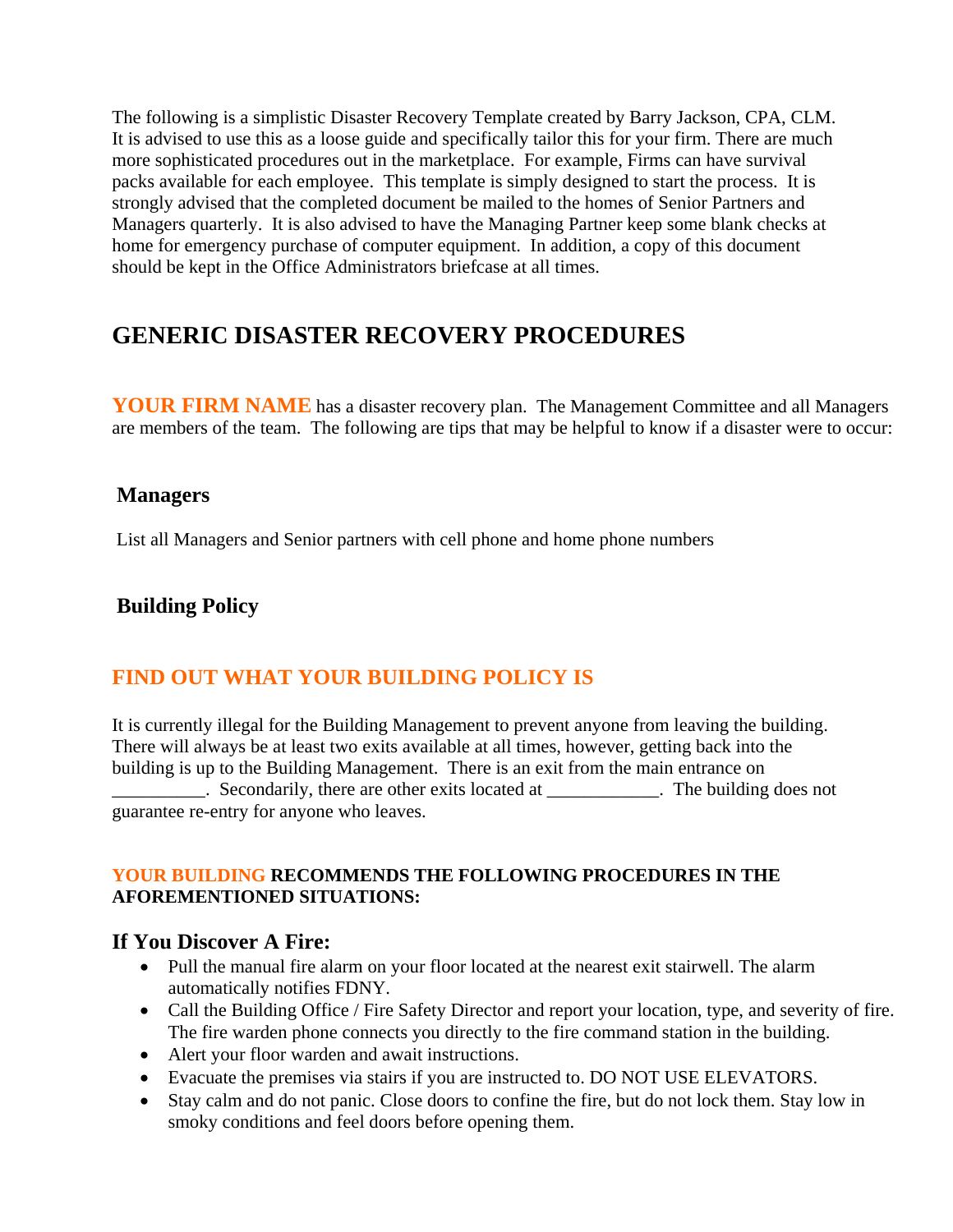## **If You Hear A Fire Alarm:**

- Do not automatically evacuate.
- Listen for instructions over the public address system and/or from your floor warden. If instructions are not forthcoming, contact the Fire Command Station via Fire Warden phone or telephone the Building Office.
- The Fire Warden Team should investigate to make sure there is no visible fire or smoke condition on your floor.
- If instructed to evacuate, proceed to the nearest stairwell and keep to the right of the stairs. In case of fire, do not use the elevators. Members of the Fire Warden Team will lead the evacuation down two or more floors for re-entry or to the lobby level as instructed. It is advised to use the buddy system when going up or down stairs. If there is smoke, hold on to someone else's hand and create a chain. If possible, find a cord, such as an electrical extension cord (in office services) and have several people hold on that while on stairs.
- If asked to leave the building, do not re-enter the building until directed by authorities.

## **If You Hear An Announcement To Evacuate:**

- In addition to the building announcement, it is likely there will be a firm-wide email from the Executive Director or a Member of the Management Committee with instructions.
- Designated evacuation areas depend on the incident and circumstances but they are as listed below in priority order:
	- (1) List area 1
	- (2) List area 2
	- (3) List area 3
- Stay calm and help others.
- Collect only your essential personal belongings: keys, ID, wallet/purse, **BLACKBERRIES and CELL PHONES for communication. It is also recommended that you keep sneakers at your desk in case you have to walk home.**
- Listen to instructions over the public address system.
- If instructed to use elevators (in a non-fire emergency), please proceed to the elevators in an orderly fashion. If you are instructed to use the stairwell, proceed to the nearest stairwell and keep to the right of the stairs. Proceed to the lobby level and out to the street.
- In the event of a full evacuation, meet your company outside the building at a location designated ahead of time.
- Do not re-enter the building until directed by authorities.

## **If You Receive A Bomb Threat:**

- Keep the caller on the line.
- Get as much information as possible from the caller about the bomb's location, type, and anticipated time of detonation. Ask about the bomb's appearance, who is placing it, and why it is being placed. Listen for background noises and voice characteristics that might help police.
- Call the Building Office and Building Management will notify the police.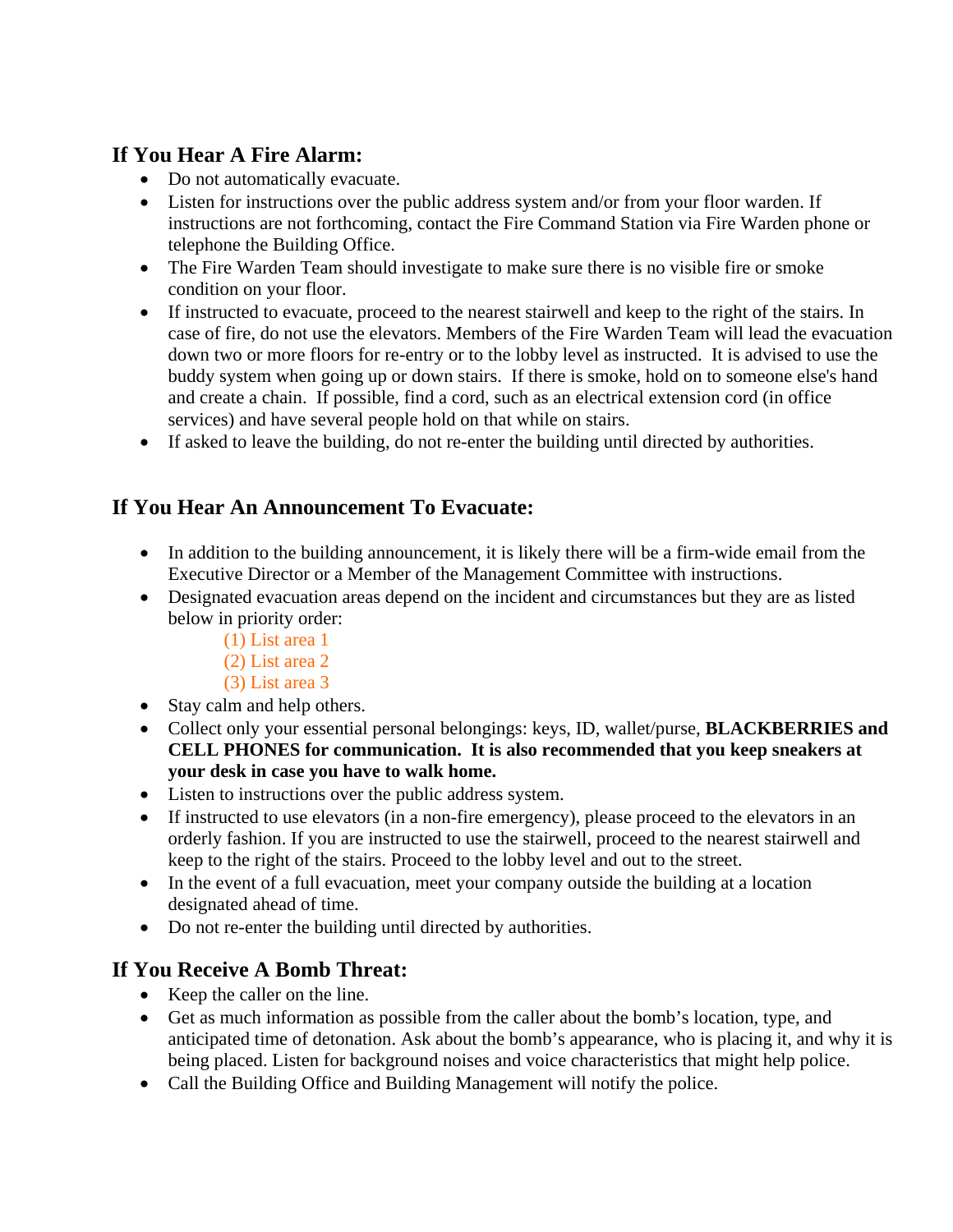- Do NOT touch any suspicious objects. If a suspicious object is found, call the Building Office and clear the area.
- The decision to evacuate will be made by your company and based on recommendations of local authorities.

## **Communicating with Building Management**

## GET THE FOLLOWING TYPE OF INFORMATION FROM BUILDING MANAGEMENT

| <b>Building Management</b> |     | $212$ -xxx-xxxx |
|----------------------------|-----|-----------------|
| Security Lobby             | (1) | $212$ -xxx-xxxx |
|                            | (2) | 212-xxx-xxxx    |

Our Building Management "Xxxxxxxxx" has emergency procedures in effect as follows:

The only way that the building can be officially evacuated is if a Competent Legal Authority CLA (Fireman, Policeman, FBI, etc) designates as such. Building Management does not have the authority to evacuate the building

There is a building generator. Bathroom lighting is the responsibility of each tenant.

Building Management has designated two meeting points. The internal meeting for Building Management is \_\_\_\_\_\_\_\_\_\_\_\_\_\_. The external meeting point is a Public Sitting Area at . A Secondary Meeting Place for Building Management is If anyone needs information about the building, that will be the place to obtain it. It is recommended that each Tenant have an external meeting point with runners taking information back and forth.

If a "Shelter-in-place" situation is warranted, Building Management will be in a room in the basement. They will have flashlights, medical kits, etc at that location outside of the isolated area. They can communicate with Tenants by phone and walkie-talkie.

#### **All Managers:**

Keep a copy of Disaster Recovery Plan, Concierge Sheet, Policy & Procedures Manual and Telephone and Services Directory at home. Also, a copy of your personal contact sheet (which must be printed from your personal computer) should be kept at home. It will be mailed quarterly to every Manager's home.

#### **Executive Director:**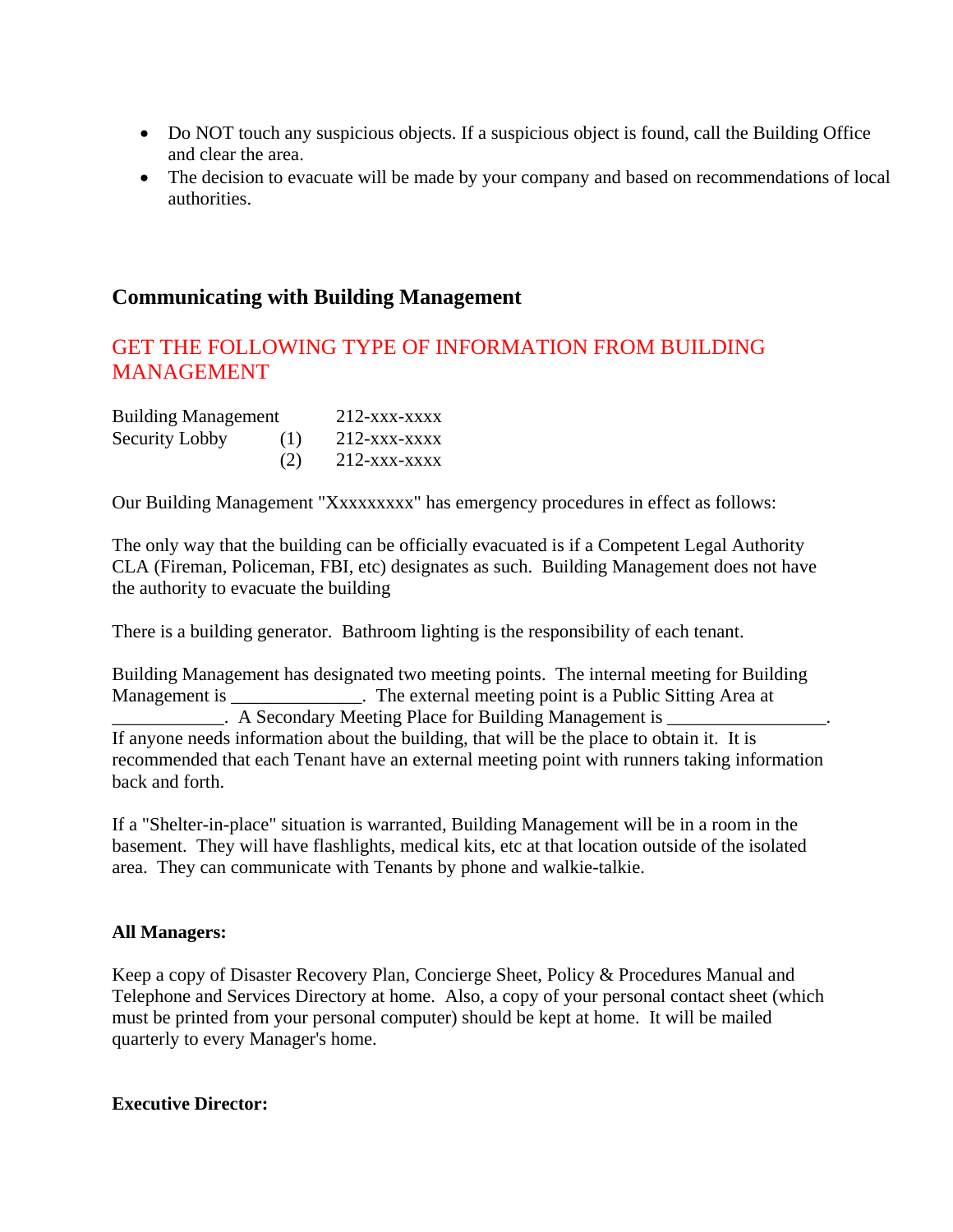- Serve as point person for all activity
- Call Police and Fire Department 212-628-2900 and 212-999-2222 for up to date information
- Will make a firm wide telephone announcement (when appropriate) on everyone's voice mail. The procedure is as follows (as an example):

 Go to your voice mailbox as usual (x4995) or your message key and login Choose "2" to "Record and Send Messages" When it asks for the mailbox – key in "9999" Press "2" to start recording Press "2" to stop recording {Press "6" if you want to review your message} Press "5" to send. It takes a while to populate all the mailboxes.

- Will mail this document, the concierge sheet, and employee home numbers every quarter to all managers' homes.
- Call building to cut off ventilation (if appropriate)
- Assist Lawyers in notifying clients of any relevant contact information
- Keeps a hard copy of client addresses and phone numbers at home
- Call building to cut off A/C if appropriate. Call 212-xxx-xxxx.
- Call insurance agent for Business Interruption Benefit and Damages and Liability Insurance. Agent 973-xxx-xxxx
- Order temporary supplies (i.e.) stationary Vendor 718-xxx-xxxx. A temporary solution for stationary is in WORD. Chose the green "S" Icon, letter, electronic. The Firm letterhead automatically prints on the WORD document.
- If appropriate, locate new space. First choice is another law firm with extra temporary space. Alternatively, Vendor (1) 212-xxx-xxxx or (2) 212-xxx-xxxx.
- Current square feet is approximately:

| $2x^{nd}$ Floor - 8,000  | Sq. Feet |
|--------------------------|----------|
| $3x^{rd}$ Floor – 30,000 | Sq. Feet |

#### 38,000 square feet in total

#### **Accounting:**

- Process Payroll Account Number xxxx 732-xxx-xxxx.
- Operating Account Contact is Vendor 212-xxx-xxxx Bank A/C# 00x-0xxxxx
- Payroll Bank Accounts Bank 00x-0xxxxx ABA# 02100089
- Escrow Account A/C# xxxxxxxxxxx, Banker 212-xxx-xxxx
- Contact Managing Partner(s) who have blank checks to make certain payments (Rent, leases, escrow, wires, equipment, etc)
- Call Accounting software for backup site of accounting system 800-xxx-xxxx
- Keep list of all active clients with addresses and phone numbers offsite.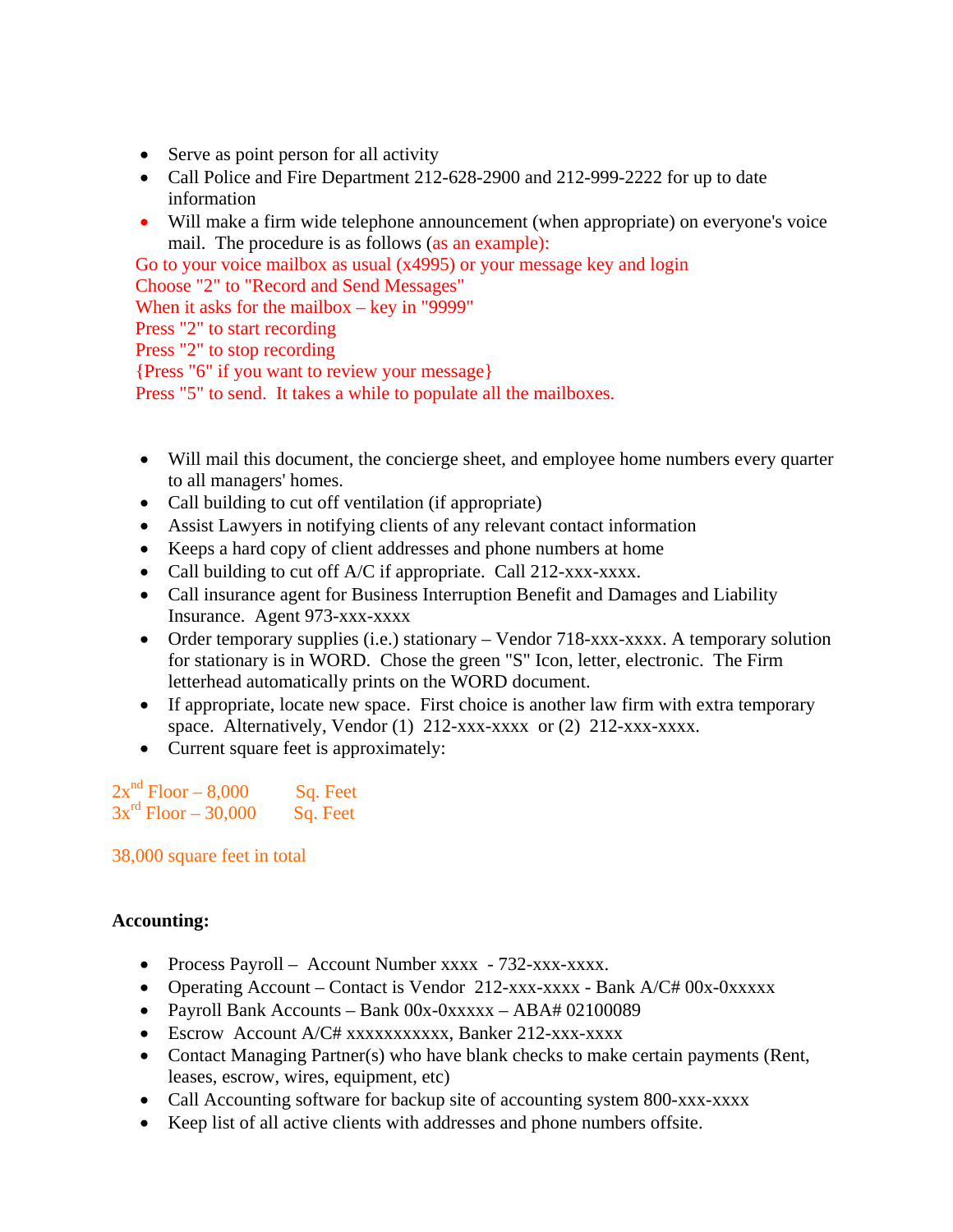#### **Information Technology:**

- Purchase New Servers with checks from Partners
- Make sure backup tapes from \_\_\_\_\_\_\_\_\_\_\_\_\_ Corporation (212-xxx-xxxx, are delivered to Computer Consultants\_\_\_\_\_\_\_\_\_\_\_\_\_\_\_\_\_\_\_\_\_ 201-xxx-xxxx and restored
- Redirect phone switchboard if inoperative: (T1 provider 877-xxx-xxxx. Request that DID's be redirected to 800-xxx-xxxx.
- Call " [888) xxx-xxxx and let them know we are activating their number. Also give them any information re: the crisis that we would like scripted to be read to callers.
- Post updated information on website
- Make sure Lexis  $&$  Westlaw are up and running on new system

#### **Office Services:**

- Cut off internal HVAC when appropriate
- Redirect PO Box if it is inoperative
- Redirect our mail if building is inaccessible **(**  $\cdot$  **631-xxx xxxx).**
- Perform any necessary duplicating and faxing from Kinko's, if building or system is inaccessible.
- Call Courier to redirect packages 212-xxx-xxxx. Page 877-xxx-xxxx

#### **Records**

• The list of all records and where they are can be found is in the backup with The phone number can be found in IT above. Off-site storage is \_\_\_\_\_\_\_\_\_\_\_\_\_\_\_\_\_\_\_\_\_\_\_\_\_\_\_\_\_\_\_\_\_\_\_\_. Ask for \_\_\_\_\_\_\_\_\_\_\_\_\_\_\_\_\_\_\_ at 201 xxx-xxxx

#### **Library**

- Lexis/Nexis is [www.lexis.com](http://www.lexis.com/). The rep is \_\_\_\_\_\_\_\_\_\_\_\_\_ 212-xxx-xxxx
- Westlaw is [www.westlaw.com.](http://www.westlaw.com/) The rep is 212-xxx-xxxx
- Outside Libraries:
- The City of New York Bar Association 212-382-6666
- New York County Lawyers'Association 212-791-6437
- The New York Law Institute Library may be used with special permission on an emergency basis – contact at 212-xxx-xxxx.

#### **Human Resources: List all policies, agents and phone numbers.**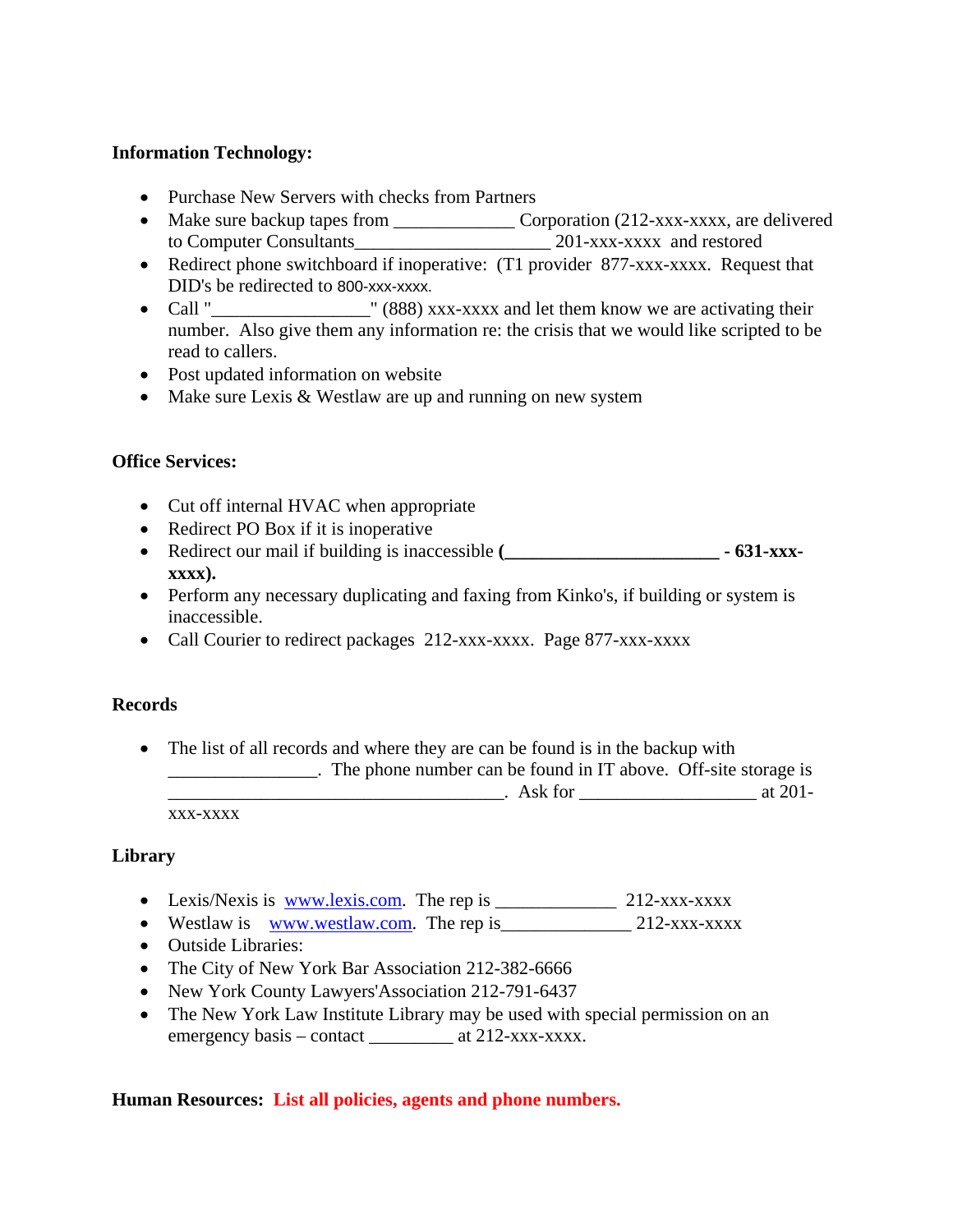- **Workers Comp**
- **New York State Short Term Disability Policy**.
- **Medical Insurance**
- **Staff Life, Accidental Death &Dismemberment and Long Term Disability**
- **Standard Life Insurance Company**
- **Attorney Life Insurance**
- **Employee Assistance Program** –
- **Temporary Staffing**
- **Medical Insurance Broker**

#### **Legal Assistants**

Courtline/Checking Status of Court Case

- On the Internet Go to:
- Http://pacer.psc.uscourts.gov/
- Login: \_\_\_\_\_\_\_\_
- Password:\_\_\_\_\_\_\_\_\_

## **Getting Messages During Emergencies**

Normally, messages will be conveyed on our voice mail system. Managers know how to send a universal voice mail to everyone in the firm. Everyone is asked to call into his or her personal voice mail for instructions. If the phone system is down, the Firm has a buddy system in place. Volunteers have a list of Staff Employees to call with instructions. The volunteers will be instructed what to say by a Manager. All Managers are responsible for notifying everyone in their department. All Volunteers will report who did and who did not receive the message to H/R. See the Staff Buddy System List at the bottom. Department Heads will arrange for Attorney Contact.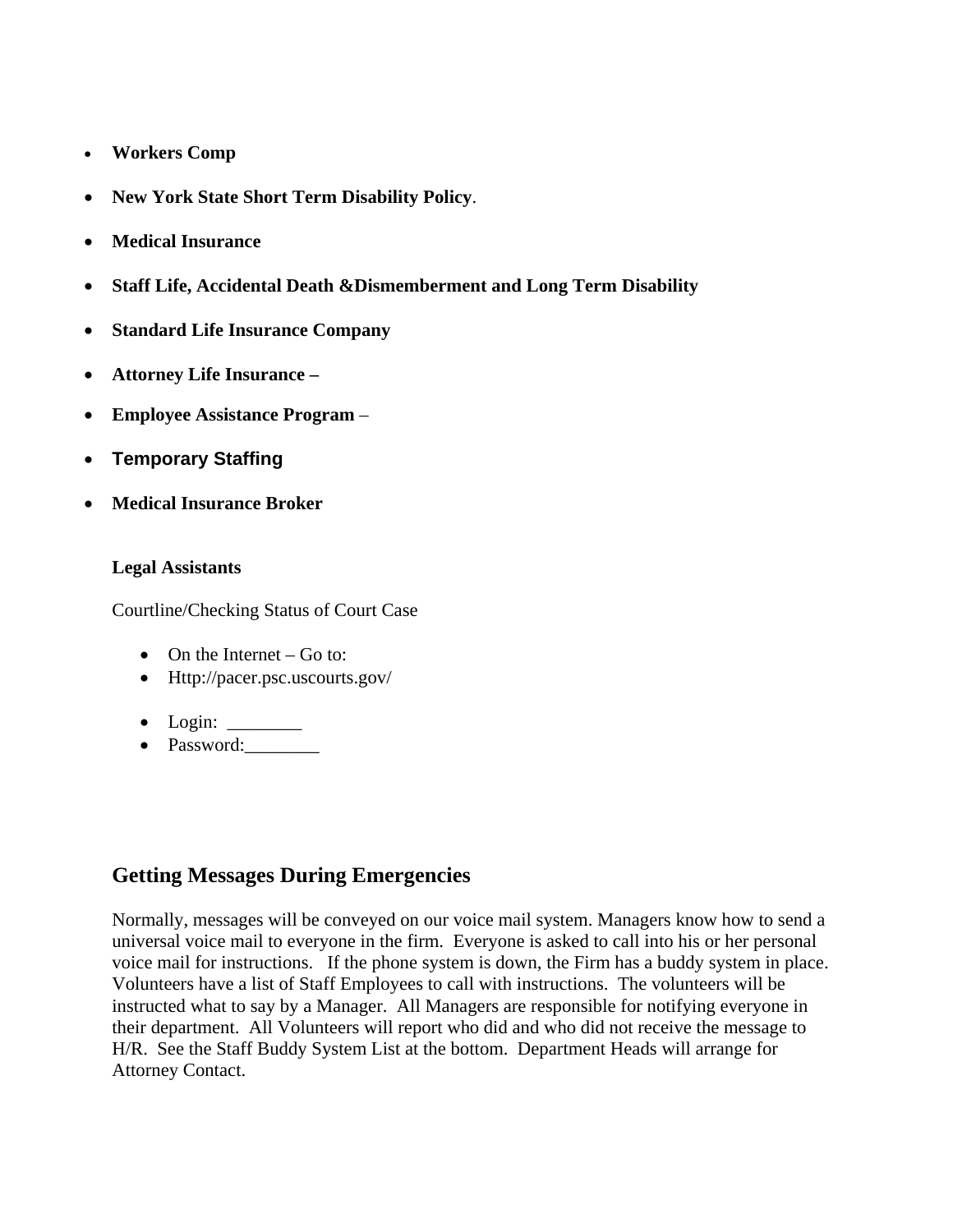### **Building Evacuation**

No Manager of the building is qualified to order an evacuation. This must be made by a Policeman, Fireman, FBI agent, etc. In case of Building Evacuation (which will be announced over the building intercom), everyone should meet at the public seating area on \_\_\_\_\_\_\_\_\_\_\_\_\_\_\_\_\_\_\_\_\_ to await further instructions. This is a great place for people to meet to pool rides home. Please be advised that it is generally advisable to take the stairs and not elevators to leave the Building during emergencies. In case of a fire, all elevators will be shut down.

### **Fire Wardens**

| <b>Fire Warden</b> | <b>Deputy Fire Warden</b> | <b>Searchers</b>       |
|--------------------|---------------------------|------------------------|
| <b>Primary</b>     | If Primary is out         | Look in bathrooms, etc |

List fire wardens and whether male or female for checking bathrooms

The special Fire Phones have been tested and are operational. Please note that if everyone uses them at the same time, they will not work. That means that someone else has made contact.

## **Receptionists**

Make certain that Attendance Sheet comes out of the Building while evacuating. Everyone should meet\_\_\_\_\_\_\_\_\_\_\_\_\_\_\_. **The receptionist should also make sure that the main doors are closed. This will prevent anyone not authorized from getting into our offices.** 

### **Temporary Office Relocation Due to Disaster**

If appropriate, the location of new offices will be determined at time of need. Initially, essential personnel could work from home or from a host office location via Citrix. Other specific arrangements could be made here.

### **Computers**

The Firm backs up its data every night with Data Storage Corporation. This data should be fully recovered (after purchasing new servers) in about two days.

### **Records**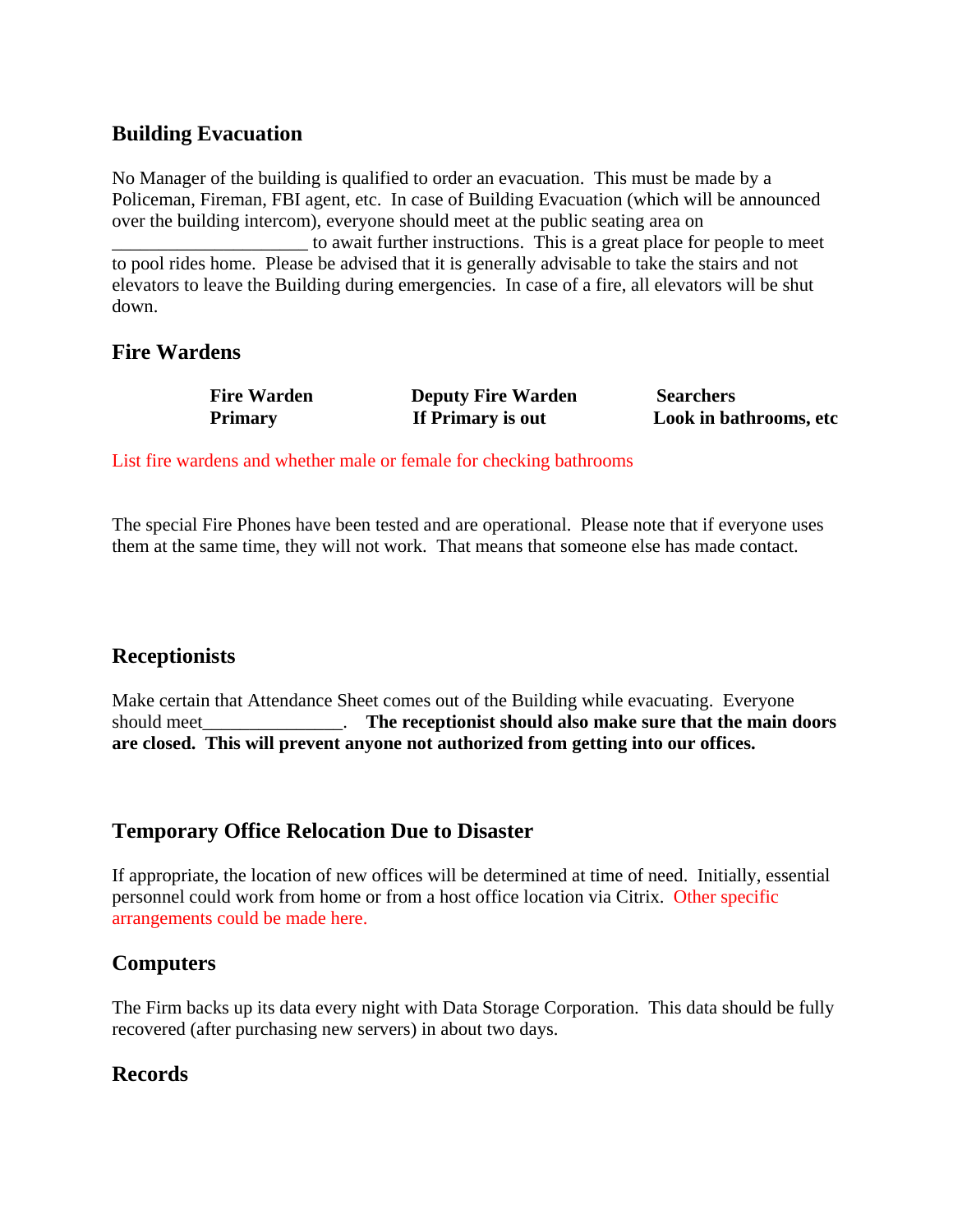Encourage all attorneys to send all closed case documents offsite. Any documents in the office during a disaster may not be able to be recovered.

### **Phones**

If our main phone line is down, the Firm has a contract with a Louisiana company. With one phone call from IT, all our calls from the outside can be redirected to an operator who will say to incoming caller "Firm Name, may I help you". The operator will be instructed where to redirect the calls (Usually by e-mail initially to IT or the receptionist). It will appear that our business is open and running. The Operator will also be able to answer a list of anticipated general Client questions.

### **Press Coverage**

Make sure all Press Communications go through the Managing Partner or his designee. Under no circumstances, should anyone other than a Management Committee Member speak with the press.

## **Provisions**

Managers, Office Services and Fire Wardens will have flashlights available for everyone who wants one. Also, someone will be located at a Stair Exit with the flashlights. Bringing in your own flashlight is also strongly suggested. There are Vendor Machines on …in case you need some emergency food.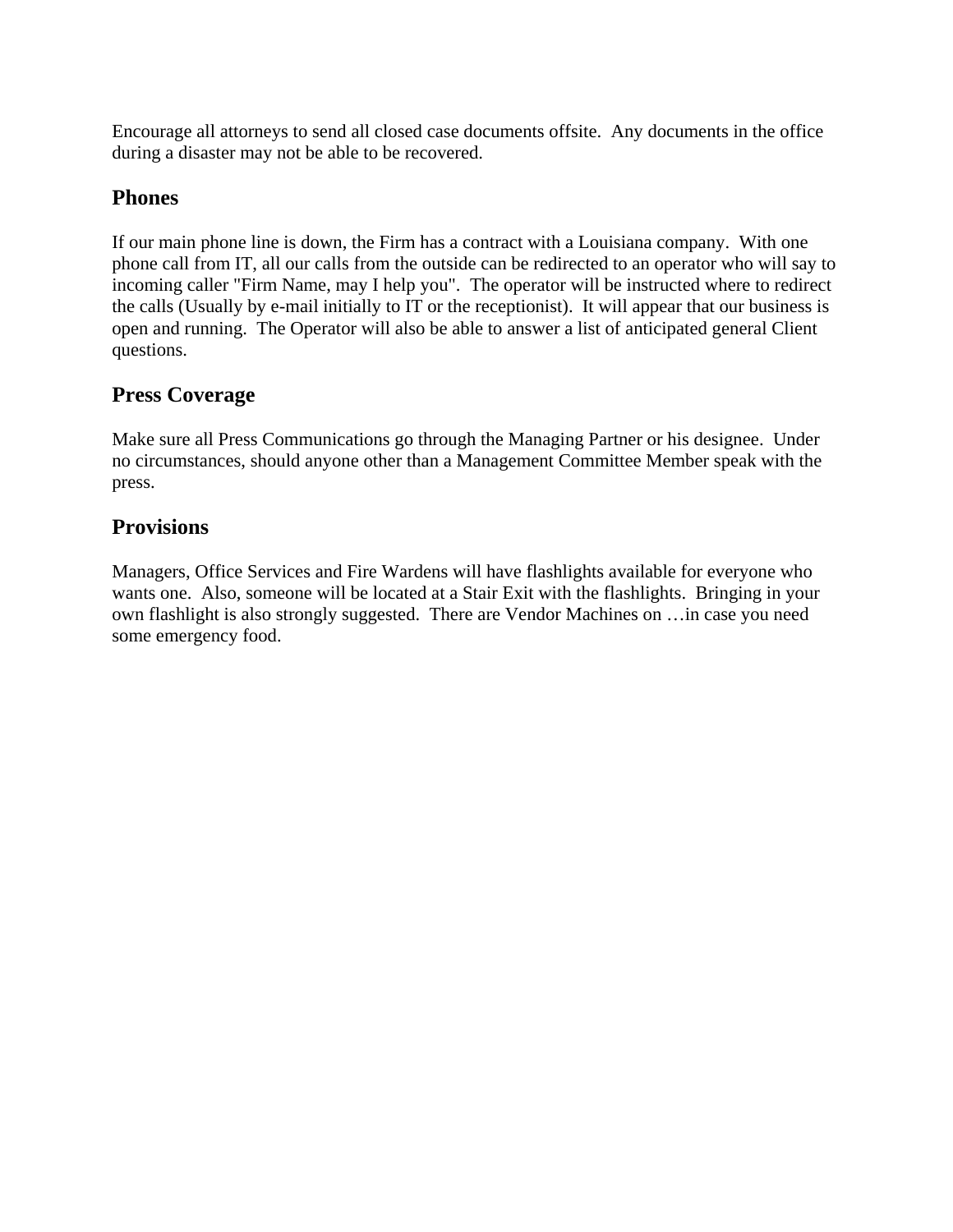# **General Information**

#### **Subway Information** - In the tunnels on the subway system:

**Blue Lights** denote telephones and a power switch locations. You can turn off power from the power switch in the third rail. You must speak to a dispatcher within one minute of turning off power. Otherwise, power is automatically restored.

**Five White Lights** denote an escape hatch and leads directly to the street.

**To Stop a Train if you are on the tracks**, wave a flashlight horizontally. Note: it may take one half mile for a train to stop.

# **NJ Trains**

If you see a crime, dial 1-800-242-0236 or 1-973-378-6565 for immediate police assistance. If you see something suspicious, dial 1-888-RIPS NJT or 1-888-847-7658.

# **Chemical Exposure**

The safest bet is to get to a high floor. The building has instructed that anything above the second floor is probably safe. Obviously, the higher up, the safer. Chemicals are heavier than air and will quickly sink into basements and subways. Use a staircase instead of an elevator, since the shaft pulls air upward. It would strongly be advised to listen to a radio or get expert advice for when it is safe to go outside.

# **Fire In Building**

Do not use the elevators. Follow instructions per the Fire Marshall as they are given at least twice a year during drills. Make sure you know the Escape Stairway nearest you. Keep low to the floor for breathing. Do not open doors without knowing whether fire is behind the door. It is generally advisable to keep all doors closed to impede the flow of oxygen that fuels the fire.

## **Explosions**

Stay in areas without windows. Close all doors.

## **Potential Car Pool Drivers**

LIST ALL PEOPLE WHO NORMALLY DRIVE IN TO WORK AND WHERE THE LIVE